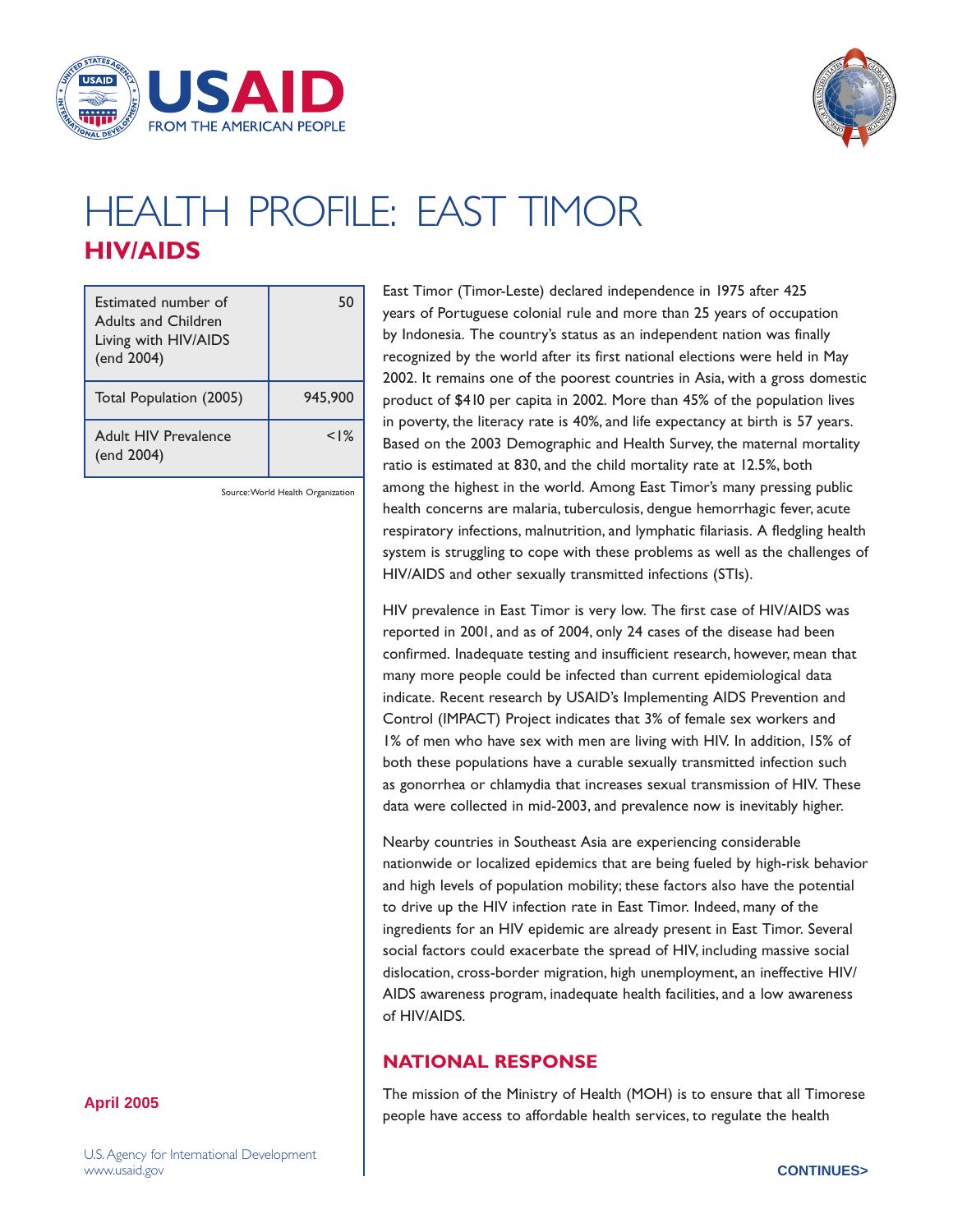

**As part of its economic revitalization objective, USAID is working to expand the network and sustainability of cooperative health clinics that provide affordable health services, including HIV/AIDS prevention information and services.** sector, and to promote participation by members of the community and other sectors. The MOH aims to provide quality health care by developing a cost-effective and needs-based health system that specifically addresses the health issues and problems of women, children, and other vulnerable populations, particularly the poor.

Regrettably, the health system has inadequate staffing to manage the nation's major health problems, let alone the challenge of HIV/AIDS. East Timor has fewer than 24 physicians and just a few qualified laboratory technicians. Few MOH staff have received training to recognize the clinical aspects of HIV/AIDS or to provide appropriate HIV pretest and posttest counseling and care. Confidentiality remains a concern and is addressed in the official guidelines for management of suspected HIV/AIDS cases, which was released by the MOH in December 2001. Further, limited research data impede an understanding of the nature of vulnerability to HIV, and few reliable data exist on the nature of sexual behaviors among people who practice risky behavior.

A key component of East Timor's national strategic plan to address HIV/AIDS and STIs is an HIV/AIDS awareness and education campaign that features condom distribution, the establishment of an HIV counseling and testing facility, a blood screening program, and a case-reporting system.

East Timor's response to HIV/AIDS includes extensive engagement of local community and government resources and infrastructure.

In addition, the Catholic Church plays an integral role in supporting HIV/AIDS awareness and prevention efforts. In collaboration with the Catholic Youth Commission of the Dili Diocese, the MOH has coordinated a pilot peer-outreach HIV/AIDS-awareness campaign in the parishes of the Dili Diocese, reaching nearly 1,700 youth.

In September 2003, East Timor's Prime Minister ordered the establishment of an 18-member National AIDS Commission. Dr. Avelino Guterres Correia, who works at the University of Dili, was elected commission chair. The commission's work will include monitoring HIV/AIDS statistics, implementing government policies to curb new HIV infections and provide care and treatment for persons living with HIV/AIDS, and coordinating the work of international donors.

### **USAID SUPPORT**

The U.S. Agency for International Development (USAID) allocates \$715,000 annually (\$2.5 million over 3.5 years) for HIV/AIDS and related health projects in East Timor. As part of its economic revitalization objective, USAID is working to expand the network and sustainability of cooperative health clinics that provide affordable health services, including HIV/ AIDS prevention information and services.

USAID's HIV/AIDS support program in East Timor is implemented under the global IMPACT Project, which is managed by Family Health International. USAID's goal in East Timor is to keep HIV prevalence low and coordinate care for people already living with HIV or AIDS. The project is designed to work with local public and private organizations, including faithbased organizations, to provide an expanded and comprehensive response to the prevention and mitigation of HIV and AIDS. The project has three components:

• Balance prevention efforts between supporting the social tenets that successfully encourage people to choose fidelity and abstinence and considering the needs of those who are at risk for contracting HIV or an STI. This includes offering access to condoms and helping the government to establish services to treat STIs.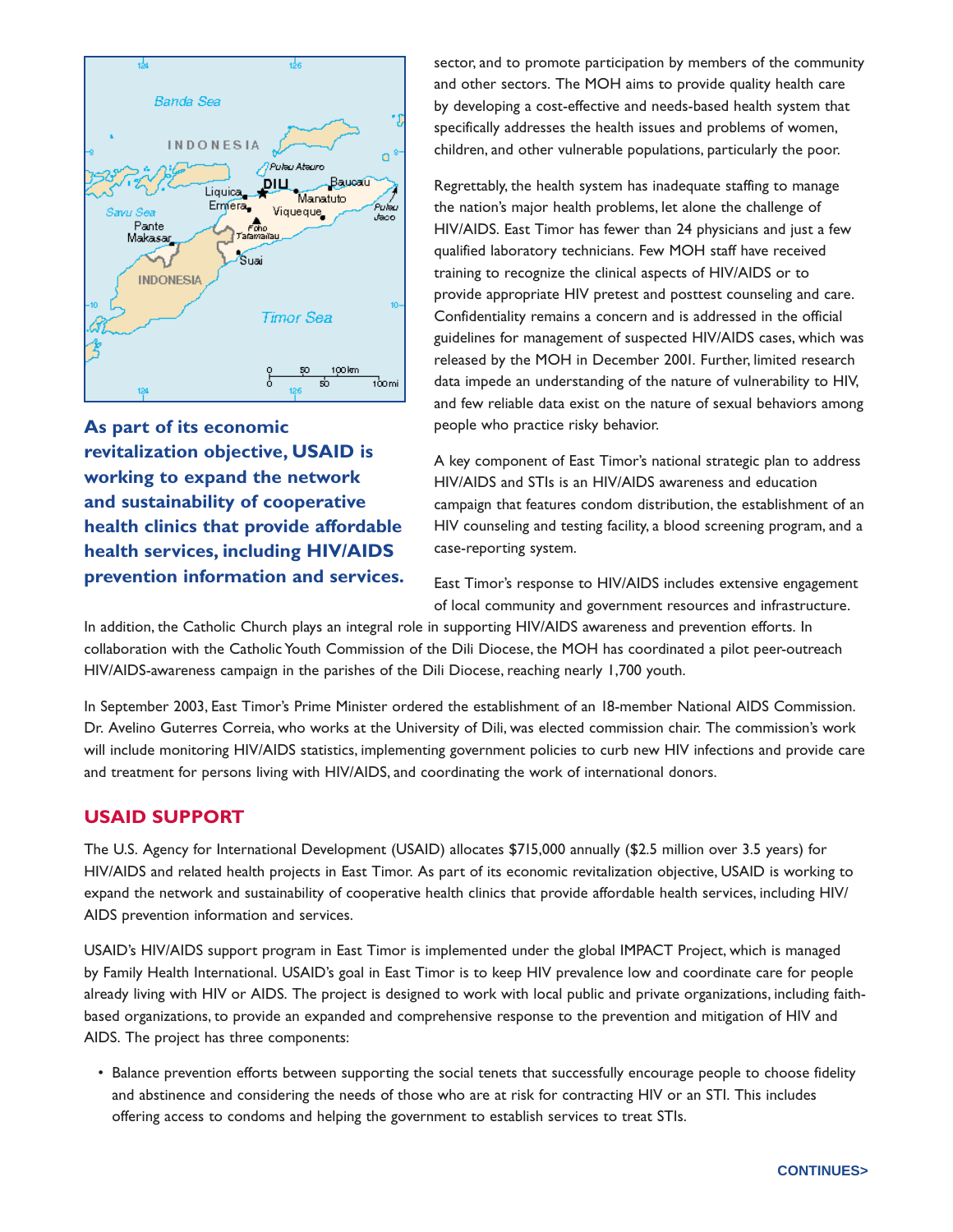- Work with the Government of East Timor and local organizations such as the Catholic parishes to form a publicprivate sector partnership to provide a continuity of care that includes counseling and testing for HIV, training clinicians to provide treatment for HIV infection, coordinating antiretroviral therapy, and preventing mother-to-child HIV transmission
- Assist the Government of East Timor to develop appropriate health policies and systems

The IMPACT Project has provided the only good-quality research about HIV in East Timor, the only targeted HIV prevention projects, the only training in infection prevention focusing on HIV, the only counseling and testing services, the only training in HIV medicine, and the only treatment of HIV and opportunistic infections with antiretroviral therapy.

#### *Research*

All USAID activities in East Timor are based on the evidence of four components of research that allow activities to be designed and targeted to different parts of society. Biologic and behavioral research replaced supposition and provided reliable evidence about risk behavior, and about STI and HIV prevalence among men who have sex with men, female sex workers, transport workers, members of the military, and students. USAID supported the East Timor Study Group to undertake a qualitative assessment of the response of social and political institutions to HIV/AIDS. The study considered the status of HIV/AIDS policy, perception, resources, and factors that support or hinder HIV/AIDS programming in East Timor and found important weaknesses. Formative research about risk populations' size, meeting places, and networks has aided project design. Formative research was also used to design behavior change communication materials such as brochures, posters, and radio and television announcements focused on these populations.

#### *Prevention*

Prevention activities include supporting the social tenets of East Timor that encourage sexual abstinence and fidelity, implementing specific evidence-based behavior change communication activities, and providing condoms to those at risk of HIV. USAID projects encourage abstinence as a means of avoiding HIV and STIs. These activities also support efforts by the Catholic Church and other associations that promote fidelity within marriage, and they provide public information regarding exposure to HIV and the importance of using condoms in relationships with nonregular sexual partners. People at risk of HIV and STI are referred to clinics that are also supported by USAID.

#### *Behavior change communication*

USAID has asked Family Health International to devise a comprehensive behavior change communication strategy that will guide the development, implementation, and monitoring of communication activities that focus on most-at-risk populations.

#### *HIV counseling and testing*

USAID is supporting several clinics to provide confidential HIV counseling and testing to clients seeking these services. Counseling and testing have been acknowledged within the international community to be an effective strategy for both preventing HIV and providing care for persons living with HIV/AIDS.

#### *STI treatment*

USAID is supporting several clinics to provide confidential treatment of STIs, which increase the risk of HIV infection.

#### *Treatment of HIV and opportunistic infections*

USAID has provided training to several doctors in management of HIV and opportunistic infections. USAID has procured antiretroviral medications and is providing antiretroviral therapy for seven people, which are all the known cases.